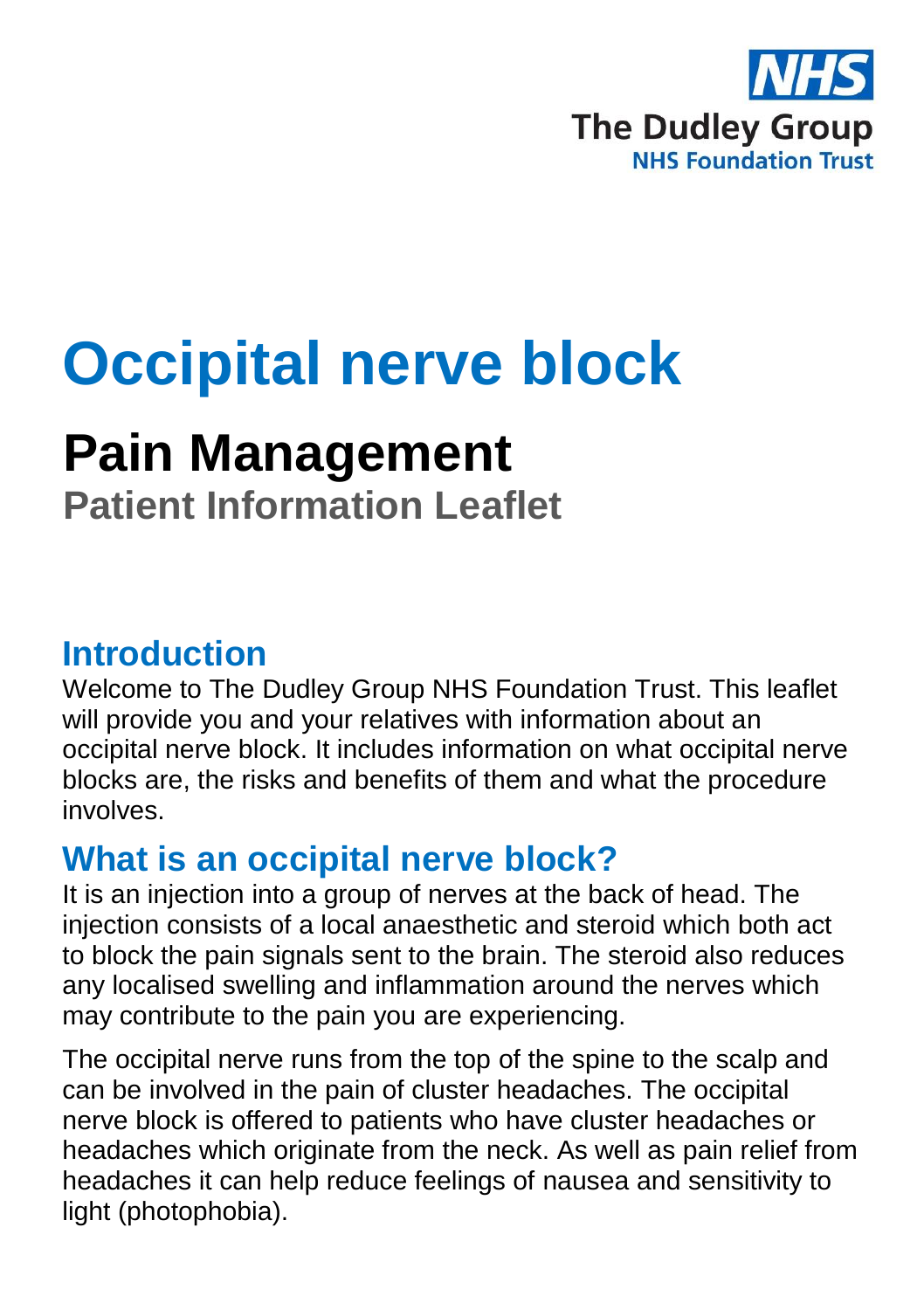### **What are the benefits?**

The local anaesthetic numbs the nerves in the short term. The steroid reduces inflammation which can often provide long term pain relief.

Initially for the first few days, you may experience a worsening of your pain but after this you should notice the pain relief. The injection can relieve the pain for a few weeks or months and any recurring pain may not be as severe as before, but everyone experiences the effects in a different way.

Steroids have been used for decades for their beneficial effects. Although steroids are not licensed for this specific procedure their use is endorsed by the British Pain Society. The steroids we use act locally and so minimise any side effects.

### **What are the risks?**

Overall, steroid injections are very safe and serious side effects or complications are rare. However, like all injection procedures there are some risks:

#### **Common risks**

- Bruise at the site of injection.
- Headache.
- $\bullet$  An increase in your pain this should only last a few days.
- Nausea (feeling sick).

#### **Rare risks**

- Bleeding around the injected nerves.
- A prolonged increase in pain after the procedure.
- Infection at the site of injection.
- Anaphylaxis severe allergic reaction to drugs.
- Shooting pains like electric shocks.
- Collapse.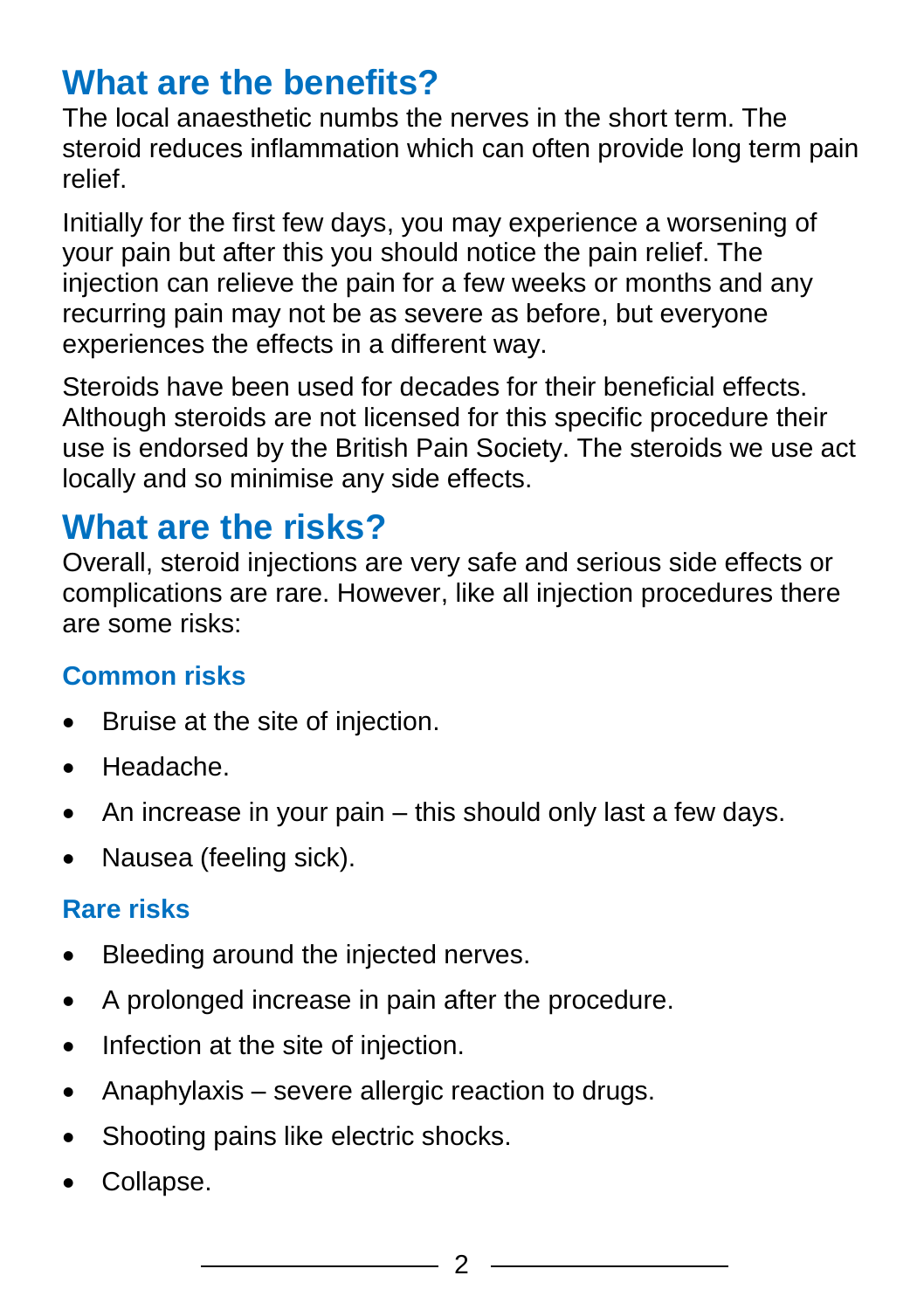If you experience any of these rare risks, please contact the Pain Management Helpline on 01384 244735, your GP or in an emergency dial 999.

#### **Steroid-related issues**

Compared to regular steroid use the steroid injection used for pain procedures is associated with minimal side effects, however:

- If you have diabetes, you may experience a slight rise in blood sugar for up to two weeks so you should monitor your blood sugar very carefully. Contact your GP or diabetic nurse if you have any problem).
- If you have heart failure, you may experience increased shortness of breath due to salt and water retention. Contact your GP or nurse if you have any problem).

### **What are the alternatives?**

You do not have to have an occipital nerve block and your consultant will discuss alternative treatments with you appropriate to your condition. If you prefer, you can continue to take painkilling medication without having any other treatment.

### **How do I need to prepare for the procedure?**

- You should not eat for six hours before the procedure but you can drink clear fluids up until two hours before procedure. Clear fluids include water and diluted squash but not fruit juice, tea, coffee or milk.
- **The exception to this information is if you have diabetes. If so, discuss with your doctor what you should do about your diabetes medication.**
- Your treatment will be at Russells Hall Hospital or Corbett Outpatient Centre as an outpatient in the Day Surgery Unit (either a morning or an afternoon appointment). This will be confirmed at your clinic appointment.
- You will be at hospital for between two to four hours.
- You will need to arrange for someone to drive you home afterwards.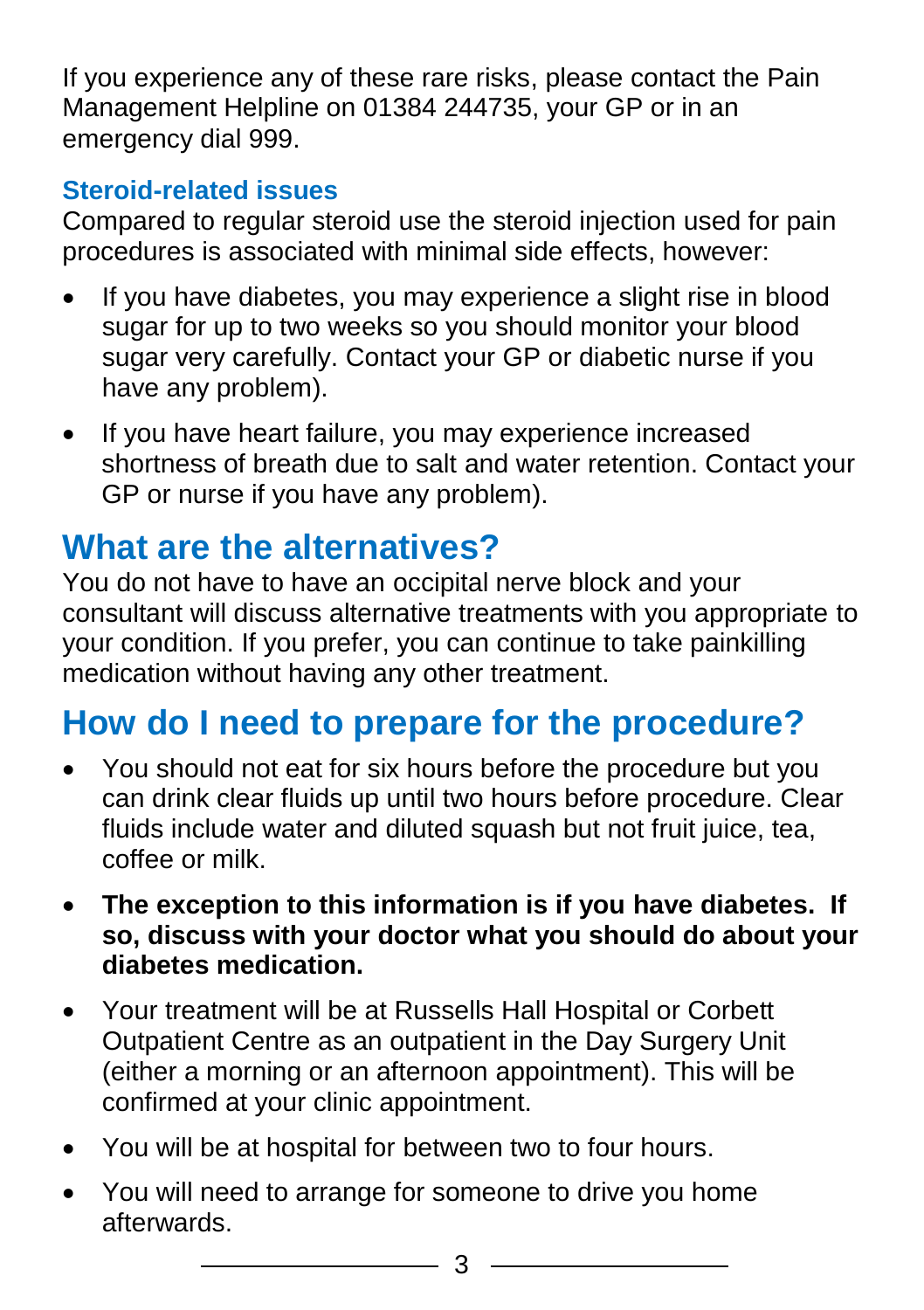- Please arrange to have someone with you overnight.
- Please note that if you have sedation during the procedure:
	- o You should not drive or operate machinery for 24 hours afterwards.
	- o You may not be able to co-operate during the procedure.
	- o You may not remember information given to you afterwards by your doctor. Your memory may be affected for up to 24 hours after the procedure.
	- o The effect of the sedation may be prolonged by other drugs you are taking.

### **What do I do about medication?**

- You should take all your regular medications **except blood thinning medication** such as clopidogrel, warfarin, dipyridamole, rivaroxaban. We will give you instructions about what to do about these drugs when you are given your appointment for the injection.
- **Please bring a repeat prescription document with you if you are taking any regular medications.**

### **What does the procedure involve?**

#### **Before the procedure**

 A doctor will discuss the procedure with you and ask you to sign a consent form.

#### **During the procedure (duration 10 to 15 minutes)**

- This is carried out in theatre while you are awake.
- You may be offered sedation through an injection into the back of your hand to help you to relax.
- You can sit upright or lie on your stomach and your neck will be cleaned with an antiseptic solution which may feel cold. Sterile sheets will then be placed around the area for injection. A local anaesthetic will be injected into the back of your head to numb the area.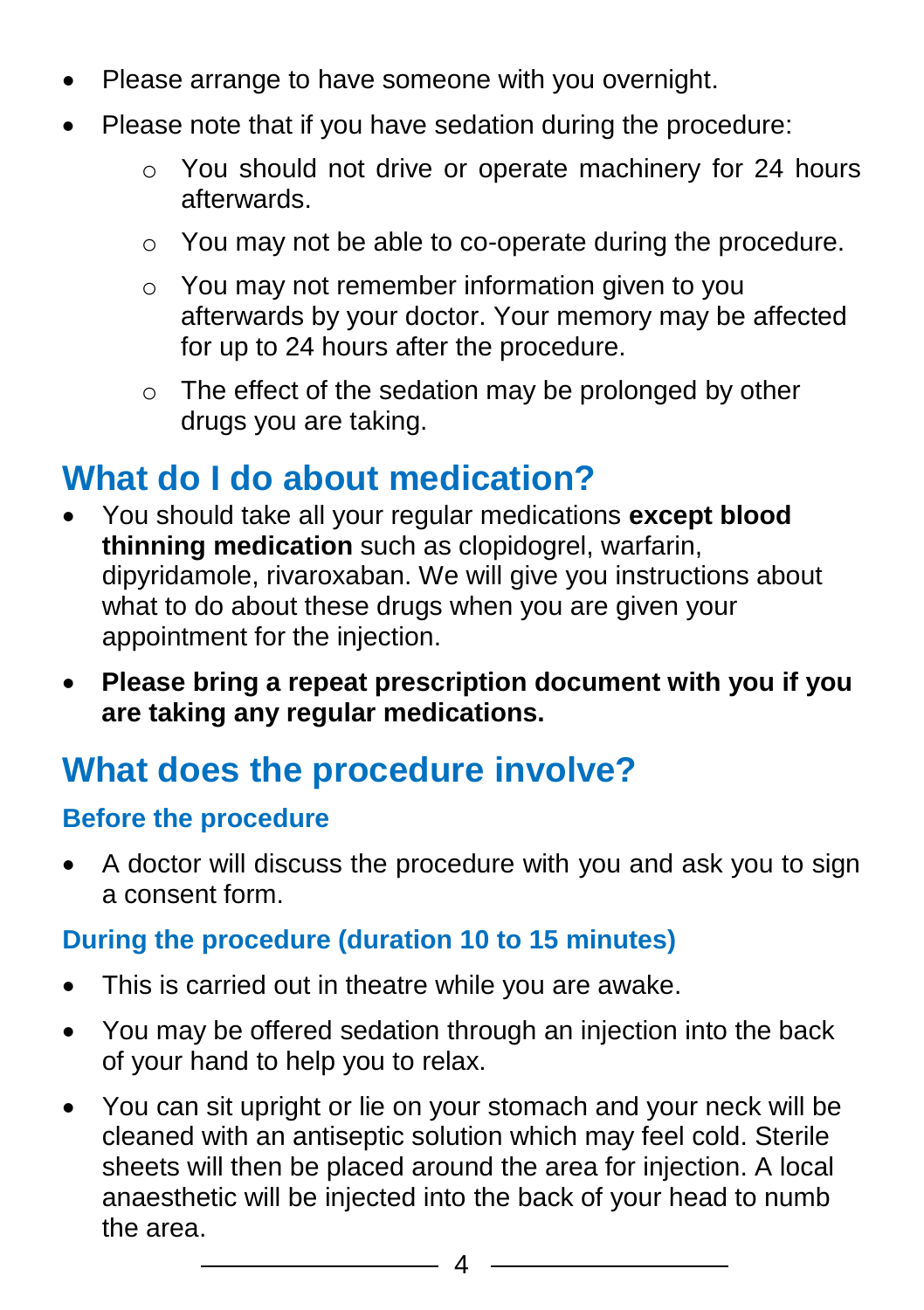- The back of your head will be marked up and these markings are used in the procedure to ensure proper positioning of the needle. We may also use an ultrasound for guidance.
- The site will be injected with local anaesthetic and a steroid. You may feel some pressure and pushing whilst this procedure is being carried out but you should have no pain. If you do feel any discomfort, please tell a member of the theatre team. You may feel light-headed.
- Once completed, a plaster will be placed over the injection site. You will then be taken to the recovery area.

#### **After the procedure**

- In the recovery area, we will observe you for 30 minutes as you might feel a little drowsy and sleepy.
- You will also be offered light refreshments and after this you can go home.

### **What do I need to do when I go home?**

When you get home, please continue to take any regular medication. It may be necessary for you to take painkillers for a day or two. You might need someone at home to help you but you do not have to stay in bed. The plaster can be removed the next day.

You should gradually increase your level of activity. However, **do not** take up new exercises until your muscles have had time to adapt. Build up by your exercise levels by increasing your physical activity (e.g. walking, swimming, housework) gradually every few days. The eventual aim is to get back to a level of activity that is normal for you.

### **What happens after having the injection?**

Some patients will experience immediate pain relief. However, it usually takes 24 to 72 hours for the effects of the steroid medication to take effect and it may be up to one week before the maximum benefits are felt. Very often, more than one injection is necessary to achieve a good level of pain relief.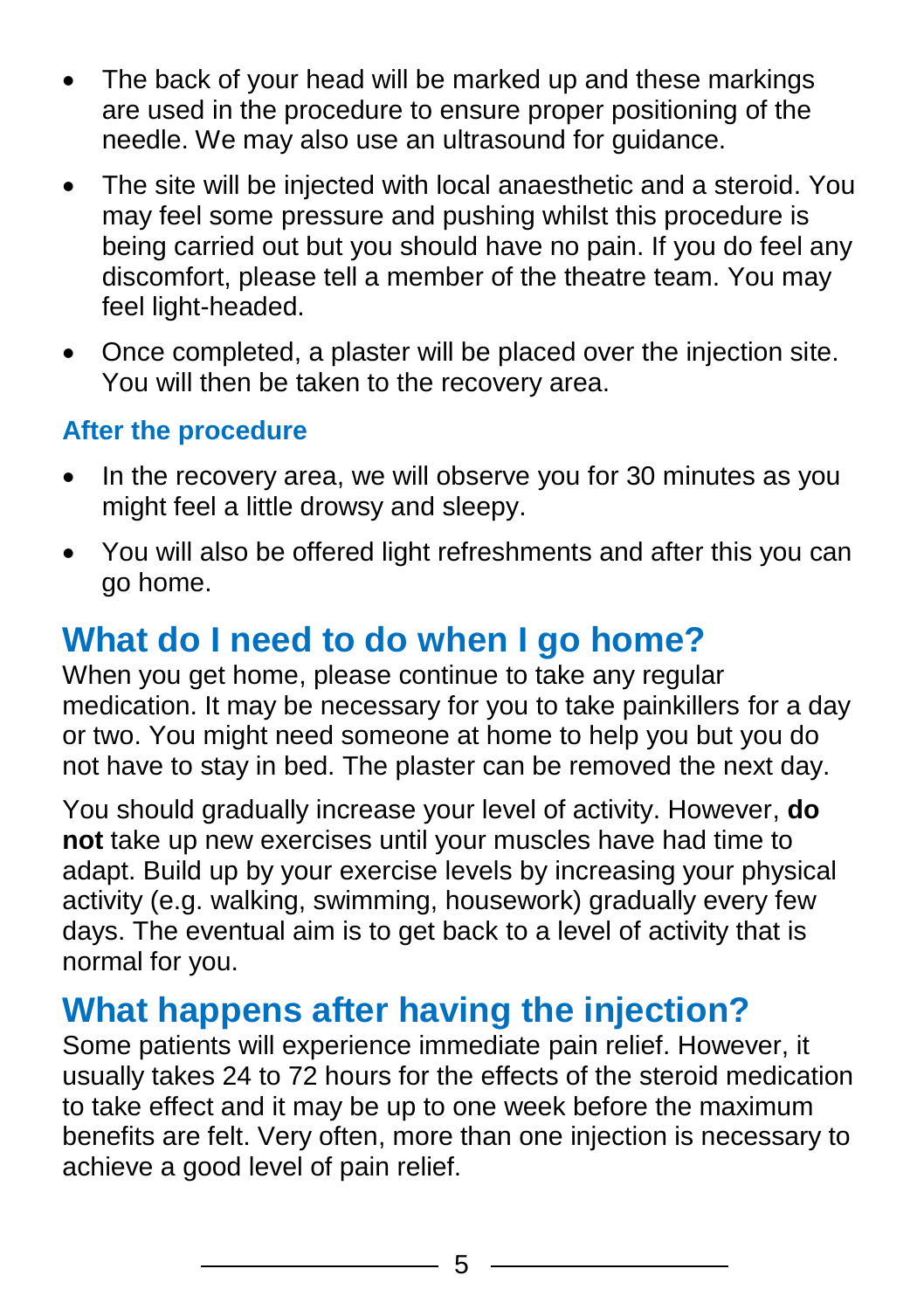Some patients will experience mild pain from the procedure that will ease in a very short amount of time. On rare occasions, patients have experienced a prolonged increase in pain after the procedure. How you respond to the injection will be monitored by you on a pain monitoring chart which we will give you to take home. Your further treatment plans will be based on this.

If you have any questions, or if there is anything you do not understand about this leaflet, please contact:

#### **The clinical nurse specialists on the Pain Management helpline:**

01384 244735 (9am to 5pm, Monday to Friday)

Russells Hall Hospital switchboard number: 01384 456111

#### **This leaflet can be downloaded or printed from:**

http://dgft.nhs.uk/services-and-wards/pain-management/patientinformation-leaflets/

If you have any feedback on this patient information leaflet, please email dgft.patient.information@nhs.net